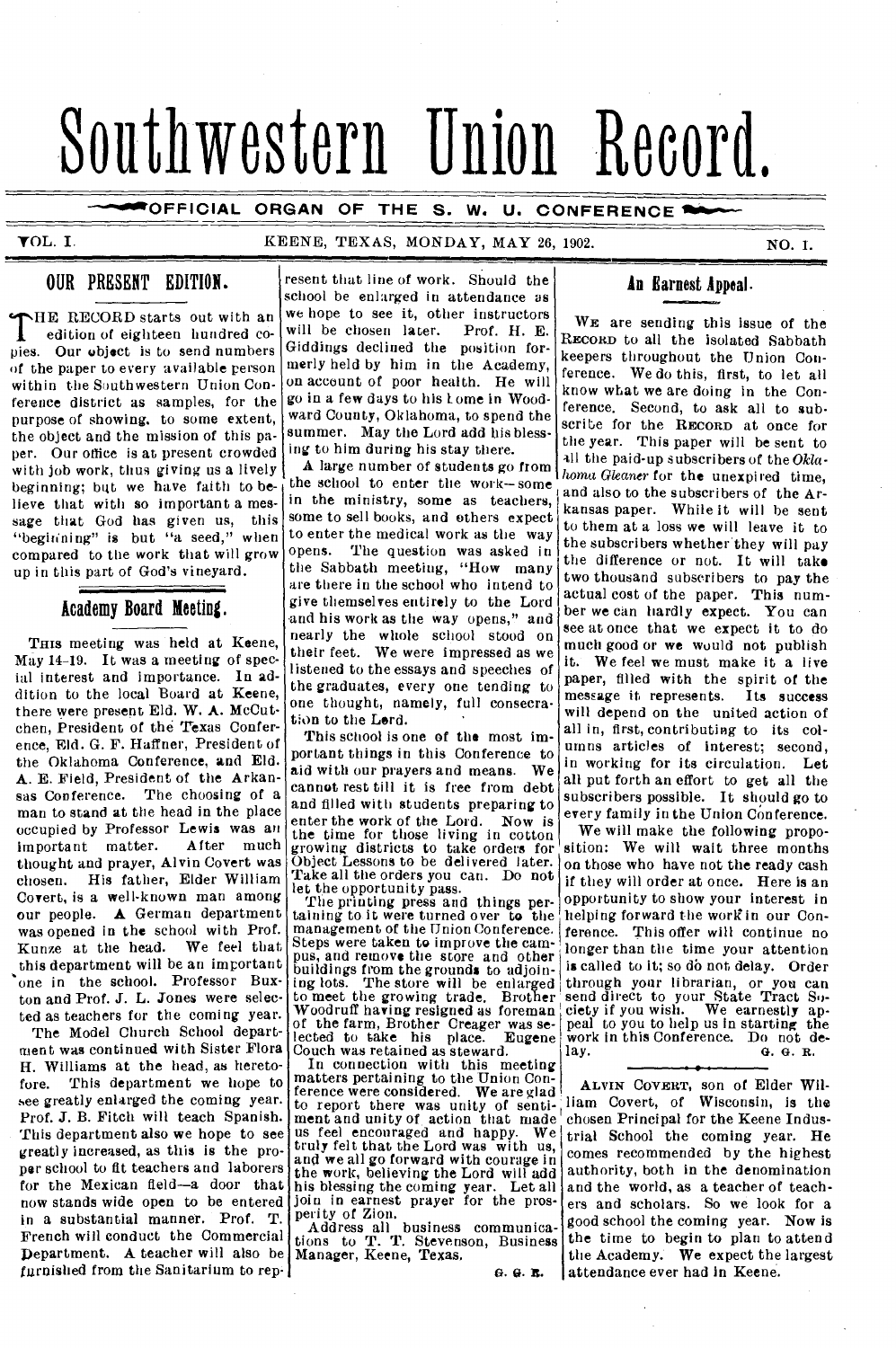| $\div \mathbb{C}$ he Union Record. $\div$                                                              |
|--------------------------------------------------------------------------------------------------------|
| A WEEKLY JOURNAL<br>Published by the Southwestern Union Confer-<br>ence of the Seventh-day Adventists. |
| G. G. RUPERT, Managing Editor.<br>JOHN B. FITCH,  Assistant Editor.                                    |
| Address all communications to the SOUTH-<br>WESTERN UNION RECORD, KEENE, TEXAS.                        |
| Subscription Price, a year,\$.50<br>Clubs of Ten, one year4.50                                         |
| <b>AGENTS:</b>                                                                                         |
| Oklahoma Tract Society, Oklahoma City,<br>Oklahoma,                                                    |
| Arkansas Tract Society, Springdale, Arkan-<br>sas.                                                     |
| Texas Tract Society, Dallas Texas.                                                                     |
| 1902.<br>MAY 26,<br>KEENE, MONDAY.                                                                     |

### OUR NEW PAPER.

As may be seen, the KEENE INDUS-TRIAL EDUCATOR, and the official organs of the Oklahoma and the 'Arkansas conferences, have been merged into the SOUTHWESTERN UNION RECORD, under which name it will now be published. All paid-up subscribers, will be served, as usual, with the new paper. All those in arrears will be required to pay up, or will be dropped from the list. The price of subscription will be fifty cents, reference to which is made under our first editorial column.

THE RECORD will be the official organ of the Southwestern Union Conference, in which all matters pertaining to this branch of our church, will be published.

### SOME PLANS,

### G. G. RUPERT.

### THE WORK IS MORE LOCALIZED.

**IT** will not be out of place as we enter on the duties now devolving on us to state some of the things we see to be done in the Southwestern Union Conference. As the work is more localized, it involves more responsibility on the local managers. All branches of the work are now represented in these Union Conferences, and these Conferences are now expected to assume the responsibility of building up institutions representing all these interests of the message in their own midst, such as the educational, medical, and evangelical work;

and, also, in addition, the sale of our publications. We would, also, mention the mission work in new fields heretofore left entirely to the Foreign Mission Board or General Conference.

As we look at the educational work in this conference, we are confronted With some problems that must be met, and that with determination. God, 'in His providence, planted the indus 'trial school at Keene. Our souls are interested in this school that it should accomplish the work God desired it should in fitting up laborers to enter the work. It has been blessed in this work. Many to-day, as a result of this school, are now in THE CANVASSER, OR FIELD MISSIONthe field, and others are preparing.

We see a great need of a German department is this school where this class can get the training needed. This is one thing we shall work earnestly for. The Spanish language should, also, be taught so we can send to our near neighbors in Mexico, our mission field, the light of the Truth. This school should be tilled with students the coming year fitting themselves for some line of the work as teachers, canvassers, ministers, or in other lines. This year should mark the largest \_attendance in the history of the school. We want men as teachers in the school who are tilled with the missionary spirit, so students will leave filled with the message for this time.

There is the debt on this sacred institution that we feel must not hang over it much longer. I feel the frown of God will rest on us if this is allowed to be so. This is a matter we will push till the work is accomplished. God wants it so, and we do not feel clear to let it rest a moment. We would advise, therefore, in communities where the books can not be sold now, that you go out and take at least six orders, so when the time comes for money to come in, you can then deliver the books. I would rather take six orders beforehand than to sell four books without orders when the time comes, so go at it in some way at once. Don't delay longer. Show the Lord you are really in earnest in your work and that you are willing now to do all you can.

### THE MEDICAL WORK.

We feel that this line must be pushed as never before. This Conference has a sanitarium at Keene which is doing well. We have one at Little Rock, Arkansas, and Oklahoma City is calling for the work to be started there. We hope Oklahoma will be And when young men have had  $t$ able to do something in this line in chance to prove their gift, if  $\text{no}1$ 

the near future as it is surely needed. This work is a part of the Gospel for to-day and we feel equally interested in its prosperity with that of the evangelical. Laborers who do not see that this work is a part of the Gospel for to-day, are surely not living up to the privilege the Lord has given them.

In connection with this line are the health food factories now being started. Keene has a factory for this purpose. Others should be started as the way opens. These enterprises are all intended to be linked and managed in harmony.

## ARY.

Our publishing interests are second to none. God has spoken directly over and over again about this line of work. The priuted page should fall like the autumn leaves. There is no line of work so encouraging as this. It brings the truth directly to the people. Every energy should be put forth to scatter the books and periodicals everywhere. The other day I took five yearly subscriptions for Good Health without a sample copy. The name Sanitarium sold them.

There should be today a hundred canvassers Where we have ten. The Oklahoma Conference trebled her book sales in the last eight months,. and that is nothing to what we could do if we had the faith in the message we should have. We regard it simply as an evidence of what might be done rather than a boast of what has been done. When I look at it as I should, I am ashamed of the figures. God help us in the future to do our whole duty! Let the State missionaries move forward in courage and not be content with small things.

### THE TITHES AND THE MINISTRY.

These two go hand in hand; God ordained it so. Therefore. when the tithe is short the ministry is crippled. "Thou shalt not muzzle the ox that treadeth out the corn," is the language of the Lord. Men should be producers as well as consumers. When they have brought enough into the truth for their support, let them continue to work and bring in others, so new men may be developed on the surplus. Thus the work will continue to grow.

A conference- that has the same ministry year after year with no nevi ones, and the old ones eating up al the tithe, is not where it should be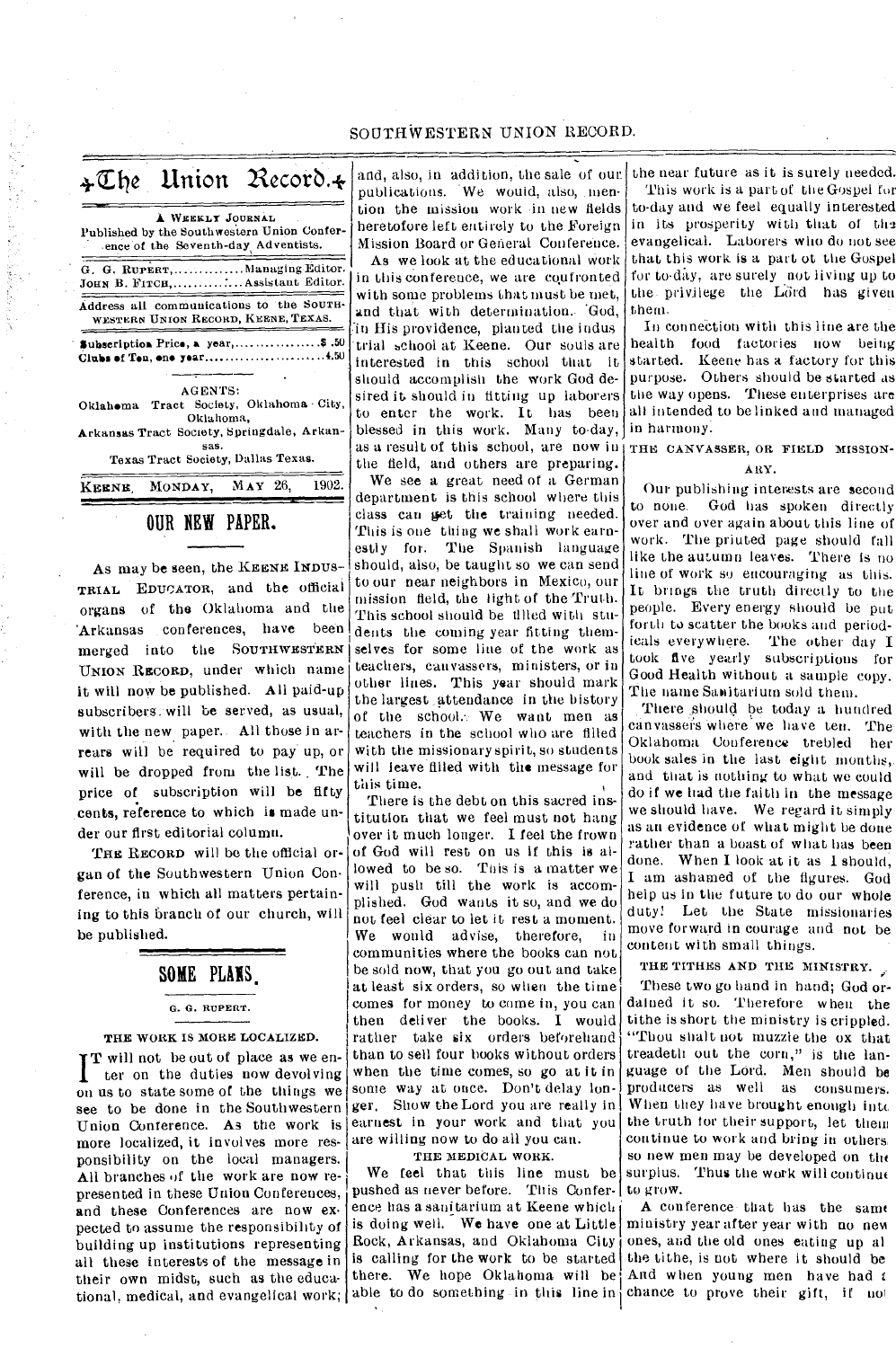found fruitful, they should be invited to seek some other line of the work. They m ty be the very best of men in other lines. And if they are not willing to try other lines it is sure they should not be supported longer. We need scores of ministers where we now have but few; but this cannot be unless care is taken who continues in the work, and in the use of the tithe.

We further believe that every member of the church should be faithful in paying a tithe for the support of the gospel and we hope to have every name where we can see it, so we can heard saying, "What is the use living tell who are faithful and who are not. Not to compel them to pay, but that put a summary end to their lives. "Is they may be labored with for their soul's good and spiritual blessing.

When we all do our duty, then the cause will go forward as it should. Every laborer who draws money from the treasury should be faithful in paying his tithe. These are some of the things we hope to accomplish in this conference, and we ask the co-operation of all the laborers and people to bring it about. We realize we have no power only so far as we have the support of the brethren and sibtens.

This is not as strong a conference in numbers as some others, but we have a large territory and a great need; therefore we look to the Lord, feeling our great need, and we have faith to believe we will get strength sufficient for our *need.* In union there is strength. If we are agreed as touching any one thing, it shall be granted to us. Precious promise! The Lord is soon coming, and we have a great work to do to get ready. Let us be in earnest. "Not by might nor by power, saith the Lord, but by my Spirit." Let Righteousness rule and Prosperity will come to the borders of Zion.

### Farewell.

IT is with a feeling of sadness that we drop our work in the Arkansas Conference. It was decided at the late Union Conference held in Topeka, that we connect with the Iowa Conference for awhile. Our work in Arkansas, and our associations with the brethren and sisters there, have been very pleasant, and it was not until we had to say "good by" that we realized how hard it was to be separated from those who had become so dear to us. The Lord is prospering the efforts of the faithful laborers in Arkansas, and we know he will continue to do so. Pray that the Lord may bless us in our work in Iowa.

MRS. ETTA HARDESTY, C. W. HARDESTY.

# Arkansas Department.

The Life is More Than Meat.

**PEOPLE often say, "One '** ht as<br>
well not live at all, as ' prive well not live at all, as  $\sqrt{\frac{1}{n}}$  rive **Solution** well not live at all, as  $\alpha$  prive one's self of all the 'good aings' of life. That is what Eve thought. What was the use of living if she could not have the forbidden fruit? There are not many of us that can throw stones at our common mother. But those same persons are often in this misery?" and too often they not life more than meat?" Would it not be better to deny the appetite, and even eat food not quite so pleasing to the palate, and always be full of life and vigor, able to enjoy everything to the full, than to have pleasure at the table, and - misery everywhere else? But this is an extreme statement of the case. The fact is that the man who is content with the things that God gave to man in Eden, as his bill of fare, gets more positive enjoyment out of the hours that he spends at the table than anybody else in the world possibly can. He alone knows the meaning of the word "delicious." Every morsel of food is a delight to him, for he alone has the "good things" of life. As he eats, he thanks God, "who daily loadeth us with benefits." And not by any means the least of the enjoyments of a clean table is the knowledge that there will be no bad taste afterwards.

E. J. WAGGONER.

### Arkansas' New Possessions.

URBANUS BENDES.

 $\frac{1}{2}$ T the Topeka Conference, after the division of states into the Central and Southwestern Union Conferences had been made, then there was some dividing among the three conferences left in the Southwestern Union Conference. Texas gave to Oklahoma the Panhandle, while Oklahoma gave to Arkansas that part of Indian Territory north of the Arkansas river and all east of the M. K. and T. railroad, including alt towns on this road. This makes a grant of a hundred miles north and south by fifty east and west. This is what contitutes our "New Possessions."

held meetings with these over Sab- of good courage in the Lord. Elder Field and myself, on April 25, went to Afton to visit the company there, that came out under the labors of Elder Gregory last winter. We

bath and Sunday. Elder Field returned to Springdale, Arkansas, and I went to Miami, where is situated the only organized church in the Territory. Elders Russell, Reese, and Parmele have labored there at times. It has once been a strong church, but a great number have movea away, and only seven are left. I love to meet with these little companies where they seem so hungry for some one to come and talk with them about the Message and the work. We have not learned the exact number of Sabbath keepers in this strip. The next time we write we will be able to tell more. Everyone we meet seems glad to come in among us, and I hope the brethren in Arkansas will feel that we are all one in Christ and for the work. This will make us a good canvassing territory. It is a good place for grain and stock, and will furnish us an outlet when we have nothing in season in Arkansas, as we raise little grain here. Now, brethren, let us not allow the State line to bind us in; but let this new field and our State become one vineyard before the Lord, where the brethren and workers have one common interest, namely, the giving of the everlasting gospel in all its fulness and power "in this generation."

THE following is a canvassing report for three weeks:

Arthur Songer, 54 hours; 40 orders; value, \$101.20; helps, \$13.50.

G. A. Pifer, 44 hours; 38 orders; value, \$38.50; helps, \$2.

M. D. Smith, 31 hours; 8 orders; value, \$9.50; helps, \$1.50.

Charles Queen, 26 hours; 21 orders; value, \$71.25; helps, \$2.25.

Robert East, 5+ hours; 7 orders; value, \$9; no helps.

J. J. Robinson, 22 hours; orders, 13; value, \$42.70; no helps.

Totals, 184 hours, and 30 minutes; orders, 107; value, \$271.95; helps, \$21.50.

THE subscribers to the "Arkansas Reporter" will note that their paper has been merged into the "UNION CON-FERENCE RECORD," and will be sent from Keene, Texas. Rates will be noted in our next issue. Subscriptions can be renewed, as heretofore, at the Arkansas Tract Society office. All who are in arrears in their subscriptions please remit to the Arkansas Tract Society, Springdale, Arkansas.

BRos. G. A. Pifer and J. J. Robison, feel that the Lord is blessing them in the canvassing work, and are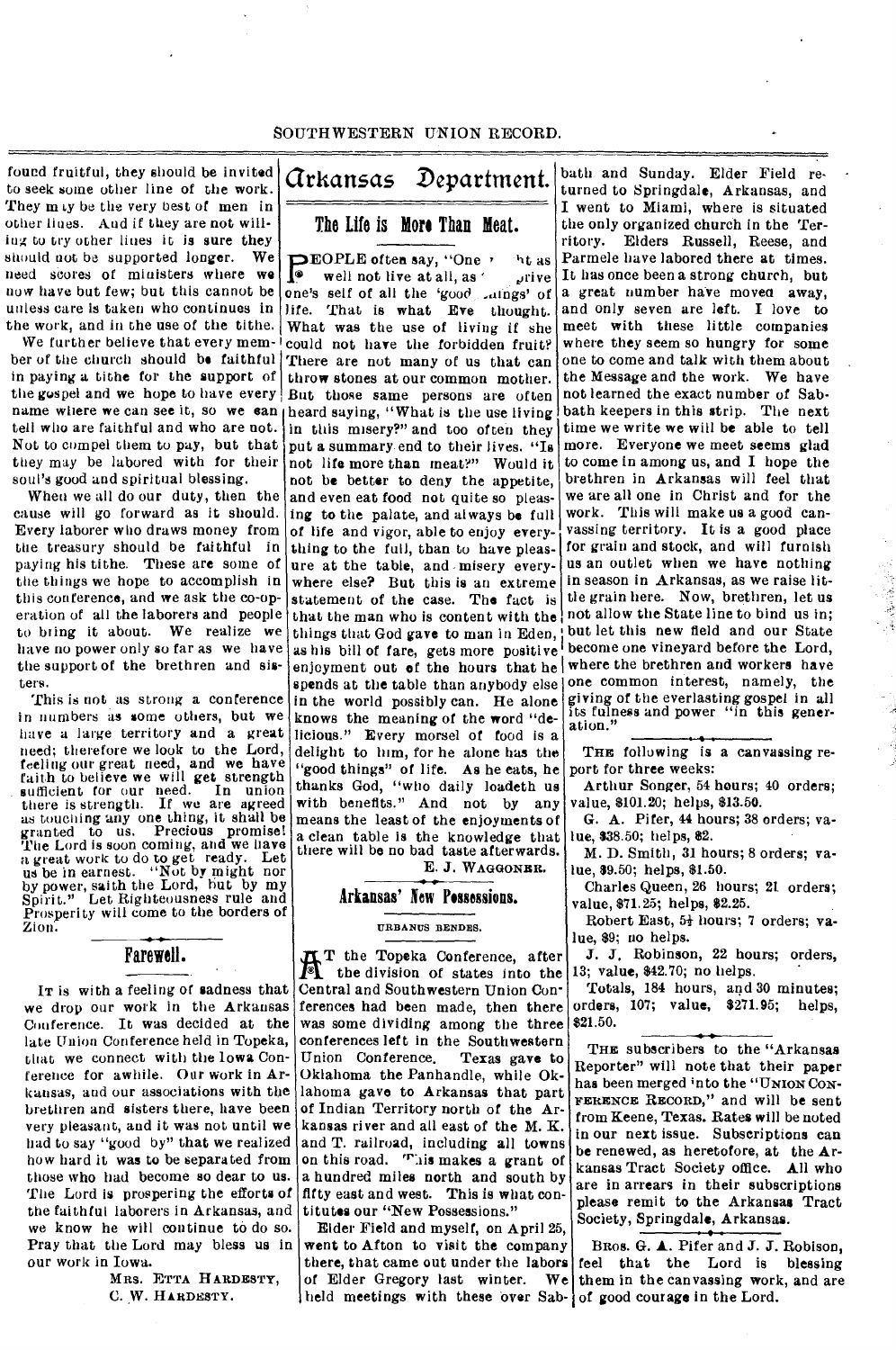### To Our Sisters.



OMMENCING with the issue of June 4 there will appear, regularly, in the *Signs of the Times*, for the<br>term of ten term weeks, a series of articles by Dr. Mary Wood-Allen treating the oft

perplexing questions in many homes--<br>the rearing of the children. The the rearing of the children. health and training of the child from infancy is treated upon by this able writer in a manner that will prove exceedingly helpful to parents who read the articles and practice the suggestions given. In addition to the home blessing to be derived from these articles, we believe they open a door of missionary activity to our sisters which they will not be slow to enter. Mrs. Wood-Allen is widely known as a W. C. T. U. worker, and our sisters can circulate the *Signs* containing these articles among their W. C. T. U. neighbors without exciting prejudice. Certainly this is an opportunity for our sisters which they will appreciate.

The subscription rate for three months, which will embrace the entire series, is but 40 cents. Five copies to one name and addrees, 88 cents; ten copies to one name, 81.75; larger clubs, pro rata.

Send your orders at once to the Tract Society nearest you and secure the series complete.

### ITEMS OF INTEREST.

BRO. M. D. Smith writes that his heart is filled with gratitude and praise to God; for he has helped him to give the "trumpet a certain sound."

LUKE 10:2.—"The harvest truly is is great, but the laborers are few; pray ye, therefore, the Lord of the Harvest that He would send forth laborers into His harvest."

WE have no State canvassing agent, as yet, but we are sure the Lord will be with the ones who go out with a burden to serve Him. The work is moving along in God's order. Brother Field will be ready to offer all the assistance and advice possible; so be free to write, and may the Lord bless the canvassers, and be their strength, that they may neither be discouraged nor dismayed, but to be able to cast all their care upon Him.

BROTHER Songer canvassing in Jonesboro, Arkansas, writes thus:-"Awake; be up and doing, the Lord is coming soon!" "Arise; let your light shine." Will our lamps be found Will our lamps be found burning when He comes? Not unless we respond 'to the great call for canvassers.—Testimonies. vol. 6, p. 315. Where there is one canvasser in the field, there should be one hundred. Let us heed the call and thereby hasten the coming kingdom; am of good courage in the Lord.

BROTHER and Sister C W. Hardesty, who have been among us for the past three years, and to whom all have become attached, have been called to Iowa to make that their field of labor. We are sorry to see them go, but wish them God-speed. Sister Flora Heerman has taken charge of the work in the office and will be more than pleased to hear from any, or all, the brethren in the State, when there is anything they want to order from the Tract Society, or any information regarding the work.

"LIFE AND DEATH."—This is the title of a tract just received from  $\text{Elder}_t$ D. E. Scoles, Washburn, Missouri. It is a good tract on the question of Immortality. Our brethren will not make any mistake if they send for a few. Price, one cent each; or 60 cts. per hundred. Address, D. E. Scoles, Washburn, Missouri.

Oklatioma Department.

### ITEMS.

BROTHER Maxwell spent the Sabbath with us.

Brother T. J. Eagle came in Tuesday to act as Tract Society Secretary.

WE are glad to report that Brother Etchison is about ready for work again.

Elder Haffner returned Monday from Keene, Texas. He reports interesting meetings with the Conference Committee.

Do not fail to send for sample copies of the Coronation number of the *Signs of the Times,* 5 cents each, or 2 cents each in lots of twenty-five or more.

BROTHER Butka called at the office since our last issue. He is much interested in his work and is interesting those with whom he visits.

A SABBATH-school convention will be held at this place Sunday, June 1. All the brethren and sisters are invited to attend.

BROTHER A. S. Comles writes from La Junta, Colorado, that Sister Comles has recovered her health but is still<br>crippled. He sends in tithes and He sends in tithes and money for the "Parables." but is not able to be out in the work yet.

BROTHER C. T. Cavaness left Oklahoma City last week to take up his duties as auditor of the Central Union Conference after a short visit home. We are sorry to lose Brother Cavaness, and our best wishes go with him to his work.

REMEMBER that those who sell fifty *Good Healths* at ten cents each, and send in the full amount to us, will get a receipt for the use of a tent during the campmeeting. This offer is made by the Oklahoma Tract Society.

ALL reports and articles will be sent to this office as before and then forwarded by the secretary at the same time, so they will be put in the Oklahoma department. Don't forget to report. This has especial reference to our workers both ministers and canvassers. We want to hear how you are getting along.

The Southwestern Union Conference Committee were together at Keene, Texas, and considered different questions about the work pertaining to this Conference. Among the questions answered was the campmeeting. As we don't expect to get much help from the General Conference we decided to exchange laborers with the conferences in our district; therefore we have to change the time of our campmeeting some, in order to get help from the other two conferences. It will be one week later, August 21 to September 1.

### The Union Record.

As we have dropped our state paper and joined with Texas and Arkansas in establishing a union paper to be called the southwestern Union Record, let us take just as much interest in the RECORD as we did in the "Gleaner." It belongs to us just as well as the "Gleaner" did, and I hope it will unite our brethren more in these three conferences. It will be a weekly paper and have about four times as much reading matter as the "Gleaner" had, and will cost 50 cents a year. I hope you will all feel satisfled with the change and will help us<br>to increase the subscription list. We to increase the subscription list. all want to try our best to make the RECORD as interesting as possible.

G. F. H.

THE RECORD, only 50 cents a year. Read it and see what our people are doing.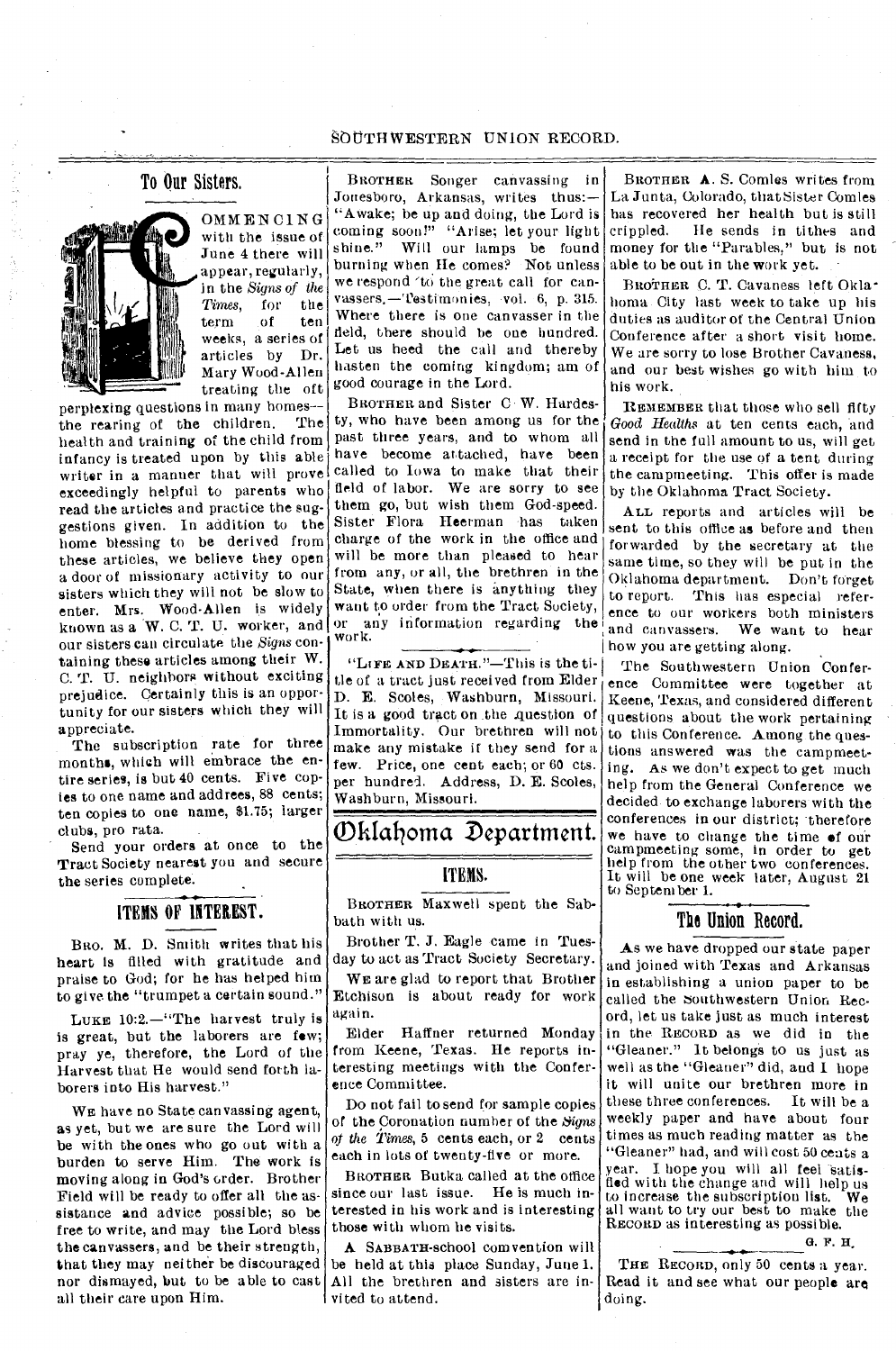$\prod_{\text{not of } n}$  AM glad to say that we are connected with the school at Keene. I attended the recent meeting of the Board of Managers at Keene and I was well pleased with that institution. I believe it is doing a good work in educating young people for the Master's work. Quite a number graduated this year in the different courses. Some have prepared themselves for the ministry, and I think they are all planning to work in our conference.

I am especially glad to report that we are going to have a German department in the Academy next year. Prof. A. Kunze will have charge of it.

Now what we want, brethren, is that we all work for the school by encouraging young people to attend next fall. We want to see thirty or forty German students in that school to start with. We have many young people among us and the Lord is calling them for his service. The work must be done and who is going to do it. But before they can do the work they need a preparation for it. Let us do all we can in this conference to support our school at Keene.

G. F. HAFFNER.

### Perry and Guthrie.

From the Union Conference at Topeka I went to visit the church at Perry. I found the brethren alive, awake, and at work. Having sold all their Object Lessons they ordered twenty Monitors of Health. They are also preparing to build a church, with a basement for a schoolroom.

1 remained at Perry until Tuesday morning. Then I started to visit the church at Guthrie, arriving there the same evening I found the church in a bad condition. I went from place to place and visited all the members who live in town, and made arrangements to begin meetings on Wednesday night. On Thursday night Elder Sorenson came through on his way to his field of labor, and I prevailed upon him to remain over the Sabbath. We had good meetings, and when the time came to celebrate the ordinances on Sabbath afternoon everything moved off nicely. New officers were elected, and a deacon was ordained. One united with the church and a general good feeling prevailed.

But it is the opinion of Elder Sorenson, myself, and others, that the church at Guthrie will never prosper until two organizations are effected. **Cleburne**. *J.* A. SOMMERVILLE.

### Our School. Sabbath School Convention. A German Department.

Mrs. Lulu Schramm, "The Results of Summer Vacation, by Cecily Buscall; Teachers." "The Art of Securing commencement Time, by Mrs. E. E. THREE sessions of a local Sabbath School Convention were held last Sabbath and Sunday in Keene Academy chapel. The first began at 3 o'clock, Sabbath afternoon. Tne opening address was made by Prof. Buxton. "The Relation of the Work of the Church and the Sabbath School," was discussed by Eld. H. B. French. Mrs. K. M. Stevenson read a paper, "Is the Sabbath School Fulfilling Its Purpose." A. M. Woodall talked upon "The Importance of Preparing for Sabbath School Work." Mrs. M. L. Young, "Sabbath School Supplies." Personal Work." Mrs. E. J. R. John-<br>son, "Teachers' Meetings." Mrs. son, "Teachers' Meetings." Flora H. Williams, "Qualifications of Attention" was discussed by Miss Selma Schramm, and Miss Artie Taylor concluded with a paper on "The Art of Questioning." All the matter presented was to the point, and embraced nearly ail the subjects usually discussed at such conventions.

### New Books.

WE have just received notice that two valuable educational books have been issued by the Pacific Press. One is entitled "Bible Nature Studies," by Prof. M. E. Cady, and the other is "Essentials of Our Language," by Prof. Geo. W. Rine. We are sure these books will be appreciated by those who use them. Nature Essentials of Lan-Studies, \$1.00;<br>guage, 75 cents.

The Lone Star Pure Food Company, of this place, made several large shipments of its products last week to different sections of the country.

A sufficient font of German text has been ordered to print a German department in this paper. Some German manuscript has already been received from Elder Haffner which will be used as soon as we are prepared to do so.

"GOOD HEALTH" $-$ ONLY \$1.00 A YEAR.—Subscribe for "Good Health" now. It is only one dollar a year. The June number will contain the following excellent artieles: Sleep Producers, by J. H. Kellogg, M. D.; The Struggle for Existence, by David Paulson, M. D.; The School Girl's Sanitation for U. S. Troops in Foreign Lands, by an ex-Soldier; Nerve Exhaustion, by W. H. Riley, M. D.; At Kellogg; A Composite Creation; Rice as a Food in India; Strawberries; Beefsteak Going Higher. •

Send your subscription at once and secure the June number. Address, Good HEALTH Publishing Company, Battle Creek, Michigan.

FATHER W. S. Greer, now nearly seventy years old, was one of the first on the ground on the establishment of Keene and the Keene Industrial Academy. He is now the first to show his appreciation of the new paper, THE RECORD, by subscribing for two copies to send to his two brothers in Tennessee. This is a worthy act and an example worthy of emulation. Ler. all lend a helping hand to the new paper as it starts out in its mission.

READ THE RECORD, the official organ of the Southwestern Union Conference.

# **THE CLEBURNE MUSIC HOUSE,**  J. F. WADE, Proprietor,

### **HAPPY HOURS.**

Are those spent by lovers—music lovers—at he piano, if it be the Adam Schaaf. This piano, tested by the critical, and praised by the artist, has long ago made a successful debut, and now holds the public atention as the finest and most reliable piano made. For sale by J. F. Wade, in Masonic building, Cleburne, Texas.

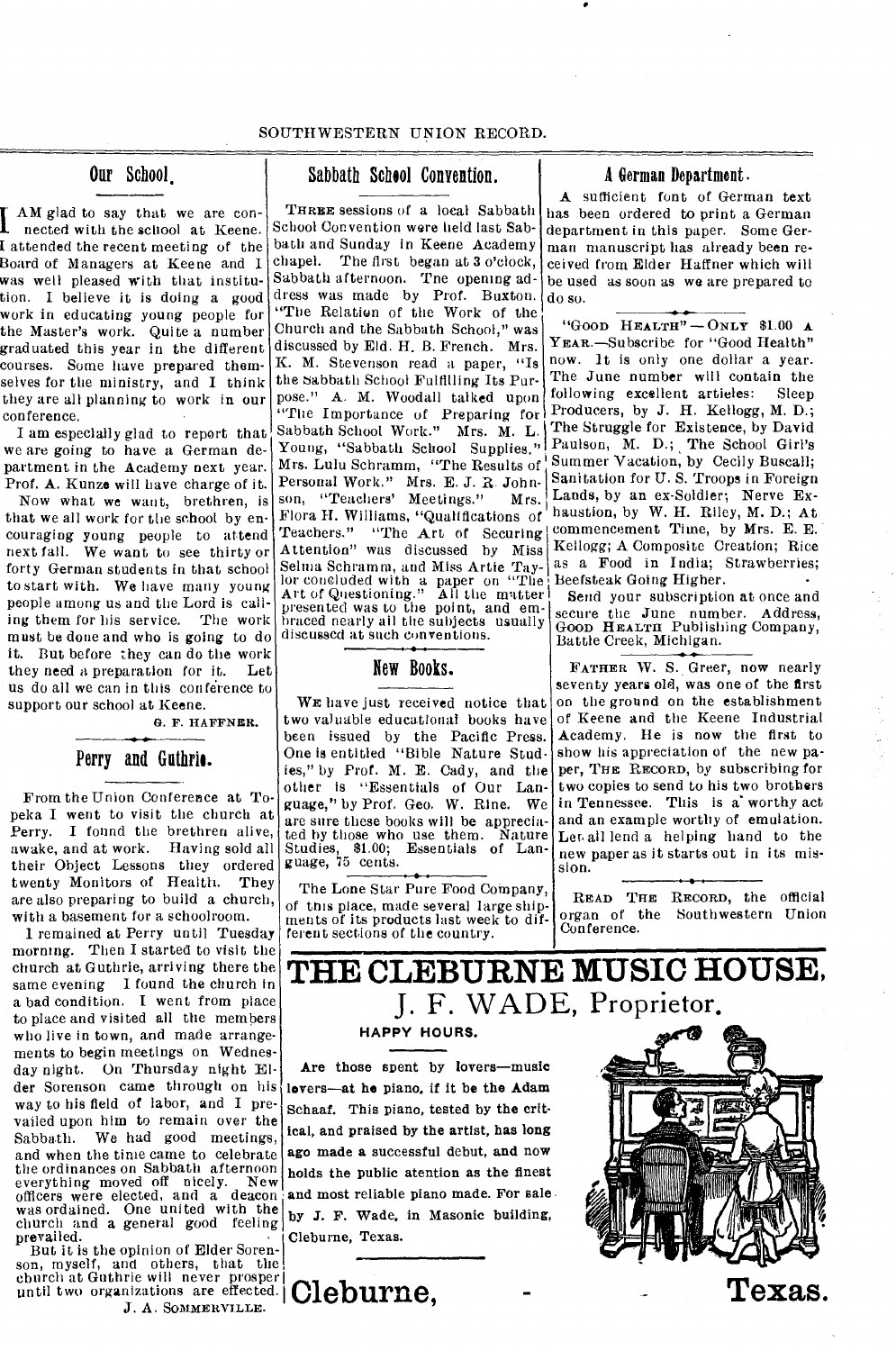### **Faithfulness in Service.**

THE parable of the talents should<br>receive prayerful, critical atten-<br>tion. By it we are shown the impor-HE parable of the talents should receive prayerful, critical attentance of trading diligently and conscientiously on our Lord's goods. Not one thread of selfishness is to be 'Woven into his work. Worldly ambition is not to be cherished. We are to keep self out of sight, holding Christ before the world. We are to bring glory to God by doing our best to be perfect men and women.

Christ gave the parable of the talents to show us that all the blessings we have, come from God. Our gifts belong to Him. They are not to be used according to human judgment, but according to the directions given in God's word. We are to study how we may use these gifts for the upbuilding of the cause of truth.

In the parable our Saviour says, "And unto one he gave five talents, to another two, to another one; to every man according to his several ability." Here we are shown that different gifts are entrusted to different individuals. With the talents given him, be they many or few, each one is to do, his utmost to glorify God. Talents improve and multiply as they are used in the service of the Master.

In the parable, the one who received five talents, and the one who received two, are represented as trading wisely on their talents, so that when their Lord returned they were able to present to him that which lie had entrusted to them, together with what they had gained by trading. And to each were spoken the words of commendation, "Well done, good and faithful servant; thou bast been faithful over a few things; I will make thee ruler over many things; enter thou into the joy of thy Lord."

"But he that received one, went and digged in the earth, and hid his lord's money." When the time came for him to render an account, he said, "Lord, I knew thee that thou art a hard man, reaping where thou hast not sown, and gathering where thou hast not strewn; and I was afraid, and went and hid thy talent in the earth; lo, there thou hast that is thine.'

him, Thou wicked and slothful servant, thou knewest that I reap ing with His servants in this world. where I sowed not, and gather where But the full honor in store for the one I have not strewn; thou oughtest who in this life works with an eye therefore to have put my money to single to the glory of God, will not be the exchangers, and then at my com-libestowed until the day of judgment. place.

ing I should have received my own with usury. Take therefore the talent from him, and give it unto him which hath ten talents. For unto every one that hath-shall be given, and he shall have abundance; but from him that hath not shall be taken away even- that which he hath."

To-day thousands are doing as the unfaithful servant did. They live for self, when God desires them to improve their abilities for Him, that they may act their part in His work. They excuse themselves by saying that they have but one talent. But if used for God, that one talent would accomplish much.

By careful use the slothful servant might have doubled the talent which instead of using he hid in the ground.

In our work the thought of glorifying God is to be made prominent. The business man is to bring the principles of heaven into *every* line of his work. In all he does, Christlikeness<br>is to be clearly revealed. He who is to be clearly revealed. tills the soil is to make his work an object-lesson of the careful, thorough work which must be done in the culture of the soil of the heart. The mechanic is to do his very best, bringing his work\_ as near perfection as possible.

"He that is faithful in that which is least is faithful also in much." The Lord cannot unite with those who are careless and slothful in their work. He leaves them to themselves, choosing for His service those who do well every piece of work they handle, those who manage economically, gathering up the fragments so that nothing will be lost.

Those who work for the Lord must remember that they are members of the royal family, and that they are to :do all their hands find to do as in the sight of the heavenly universe. Never must they slight their work, doing it in such a way that he who has redeemed them will be ashamed of it. They are to guard against doing anything that will lead to care-<br>lessness or irreverence. They are lessness or irreverence. ever to remember the words, "Ye are God's husbandry; ye are God's build-<br>ing." By following principles of By following principles of strict integrity they are to build up a symmetrical character.

"His lord answered and said unto every faithful worker. This is the Christ will increase the talents of principle He always follows in deal-

Then Christ will say to him, "Well done, good and faithful servant; thou hast been faithful over a few things; enter thou into the joy of thy Lord."

### **Why We Are in the World.**

SEVENTH-DAY Adventists, as<br>such, are in the world for one<br>nurmose only and that is to give to EVENTH-DAY Adventists, as purpose only, and that is to give to the world the light that the Lord has seen fit to give through his word.

This is to be done by properly representing the truth in our own lives, and by teaching the truth in whatever way the Lord may open. If ever there was a people who should have their minds centered on one prime thought, it is this people. Till this thought is riveted in our minds we will not be where we ought to be.

Every man who makes a success is a man who gives all his energies to the thing in which he was engaged. Our work is to give the message to the world in this generation. Now whatever we do, this should be the main thought in the enterprise. I am sure we are not here to get rich, to enter into speculations, to please and gratify ourselves. Money-making is not harmful if the object is a right one, and the money is used for the right purpose.

Many have thought that when they make the money they will use it to build up the truth, but we notice when they do succeed, these persons are as slow to give as others. Let us reason on this a moment. If I have an object to accomplish I will keep adding to the enterprise all the money I can get. But I observe that those who are going to do something when they make some money are slow to use it when they do get it, but look forward' to some time in the future when they propose to do some great thing for God, and the time seldom comes when they are ready to do it. Don't be fooled. Let us invest as we go; then the devil will not cheat<br>us out of it.  $\theta$ .  $\theta$ . R. us out of it.

THE Pope is again in feeble health, and as usual in such cases there is increased activity of parties within the Sacred College with a view to determining the succession. The contest is said to be between two factions headed respectively by Cardinal Rampolla, the papal Secretary of State, and Cardinal Vannutelli. The latter or Cardinal Gotti, it is said, is the most probable successor to Leo XIII.

 $\div$ Miss Katie Wickham, of Temple, is visiting the Misses Ranson of this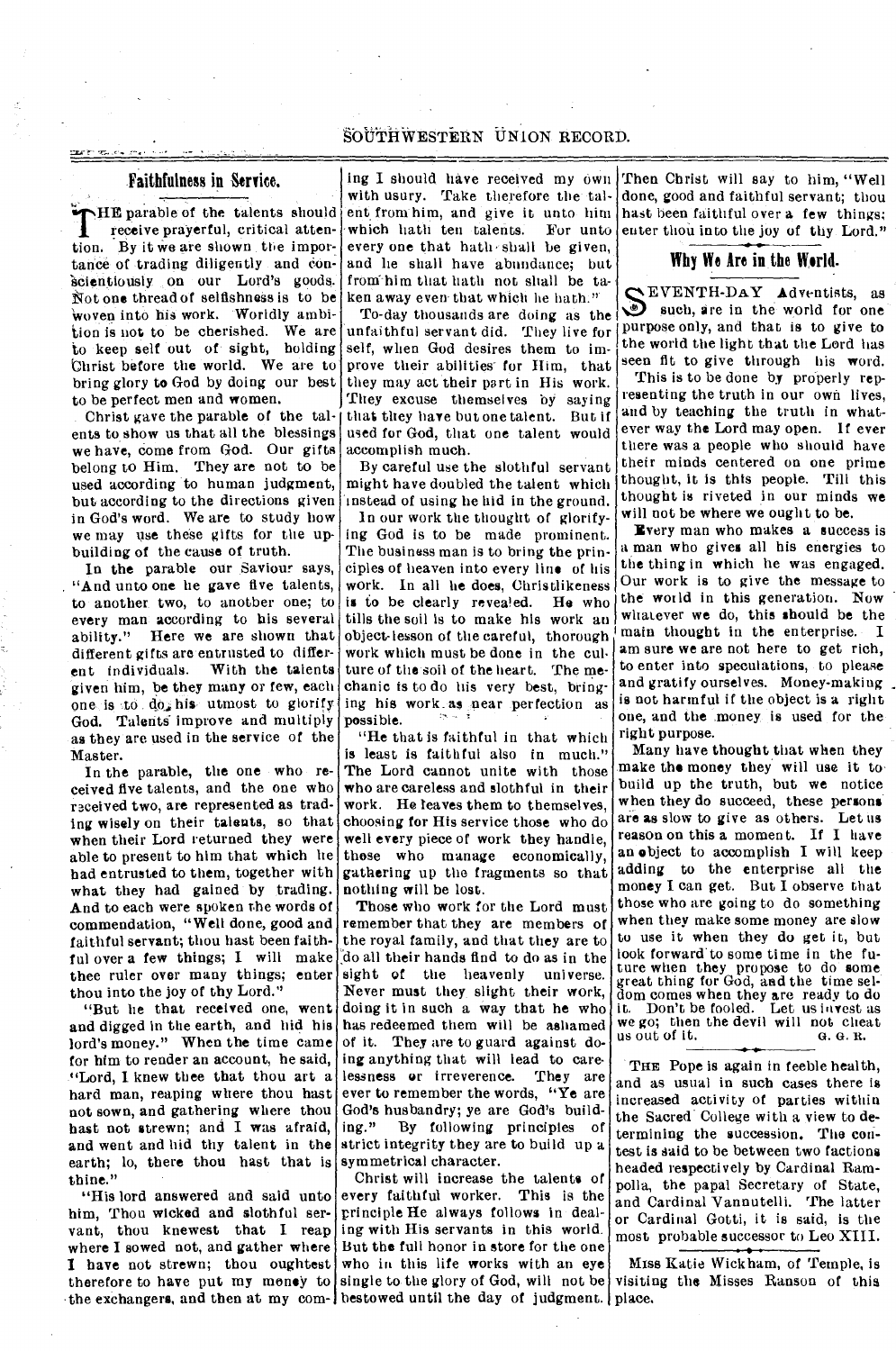### SPECIAL RATES.

Of the Missouri Kansas and Texas Rail- ' way Company of Texas.

ORGANIZATION MEETING.-Southern Educational and Publishing Association. Atlanta, Georgia, May 20, 21. Rate one and one-third fare for the round trip on the certificate plan.

AUSTIN, TEXAS.-Colored State Teachers' Association. Selling date, June 16. Final limit, June 21. Rate \$6 80, round trip.

WINTER TOURISTS RATE.-Round trip. On sale daily from October 1 to May 31, to the following points: Corpus Christi, Rockport, Aransas Pass, Portland, \$13 85. Marlin, \$4 30, Mineral Wells, \$3.60, Wootan Wells, \$5 80.

SUMMER SCHOOL, KNOXVILLE, TEN-NEssEE.—Selling dates, June 15, 16 17, 27. 28. 29, and July 10, 11, and 12. Final limit, leaving Knoxville August 15. Fare. one first-class standard fare for the round trip.

MUSIC TEACHERS' NATIONAL ASSO-CIATION.-Put-in-Bay, Ohio. July 1 to 4. Fare. one and one third fare on the certificate plan.

DA LLAs, TExAs.—June 9 to 14, 1902, Texas Convention Christian Church. Rate, \$1.70 round trip. Sell June 8, and morning trains June 9. Return limit June 14, 1902.

CHICAGO, ILLINOIS. — Summer Institute Meeting. Rate one fare plus \$2.00 for the round trip. Sell June 16, 17, 21, and 24. Final limit, September 15, 1902.

WINSTON SALEM, SOUTH CAROLINA. —May 21 to 29, 1902, Centennial Celehration Salem Female Academy. Rate one first class limited fare for the round trip. Sell May 19 and 20, 1902. Final limit, May 31, 1902

ASHEVILLE, SOUTH CAROLINA.— June 13 to 23, 1902, Southern Students' Conference Young Men's Christian Association, and Annual Conference Young Men's Christian Association. Rine one first class limited fare for the round trip. Sell June 12 and 13. Limit, June 26, 1902.<br>MONTEAGLE, TE.

TENNESSEE. - Monteagle Sunday School Institute. Rate one tirst class limited fare for the round trip. Sell August 7. 8, 9 and 10. Limit for return, August 25, 1902.

AUSTIN, TEXAS.—Epworth League Convention. May 20 to 22, 1902. Rate \$5 60 for the round trip. Sell May 19. Final limit, May 23.

FoRT WORTH, TEXAS.—Annual Re-linion, Veterans of the Mexican War, May 20 to 21. Selling dates May 19, and morning trains May 20, 1902. Final limit May 22, 1902. Rate one fare for the round trip.

SHERMAN, TEXAS.—On account of Grand Council Meeting United Commercial Travelers, May 23 and 24. Dates of sale May 22 and 23. Final limit May 25, 1902. Rate \$3.70 for the round trip.

J. F. Cox, Agent, Alvarado.

04-Now is the time to subscribe for THE SOUTHWESTERN UNION REC-ORD, only 50 cents a year.

WHILE Greer County was part of the State, Texas expended on the county for various purposes, \$88,576.35 and received for taxes and land rents, \$53,993.52, leaving an excess due the State of \$34,522.83. The Secretary of the Interior has approved of this finding, and it is expected that Congress will appropriate \$34,522.83 to pay the debt.

THE RECORD, only 50 cents a year.